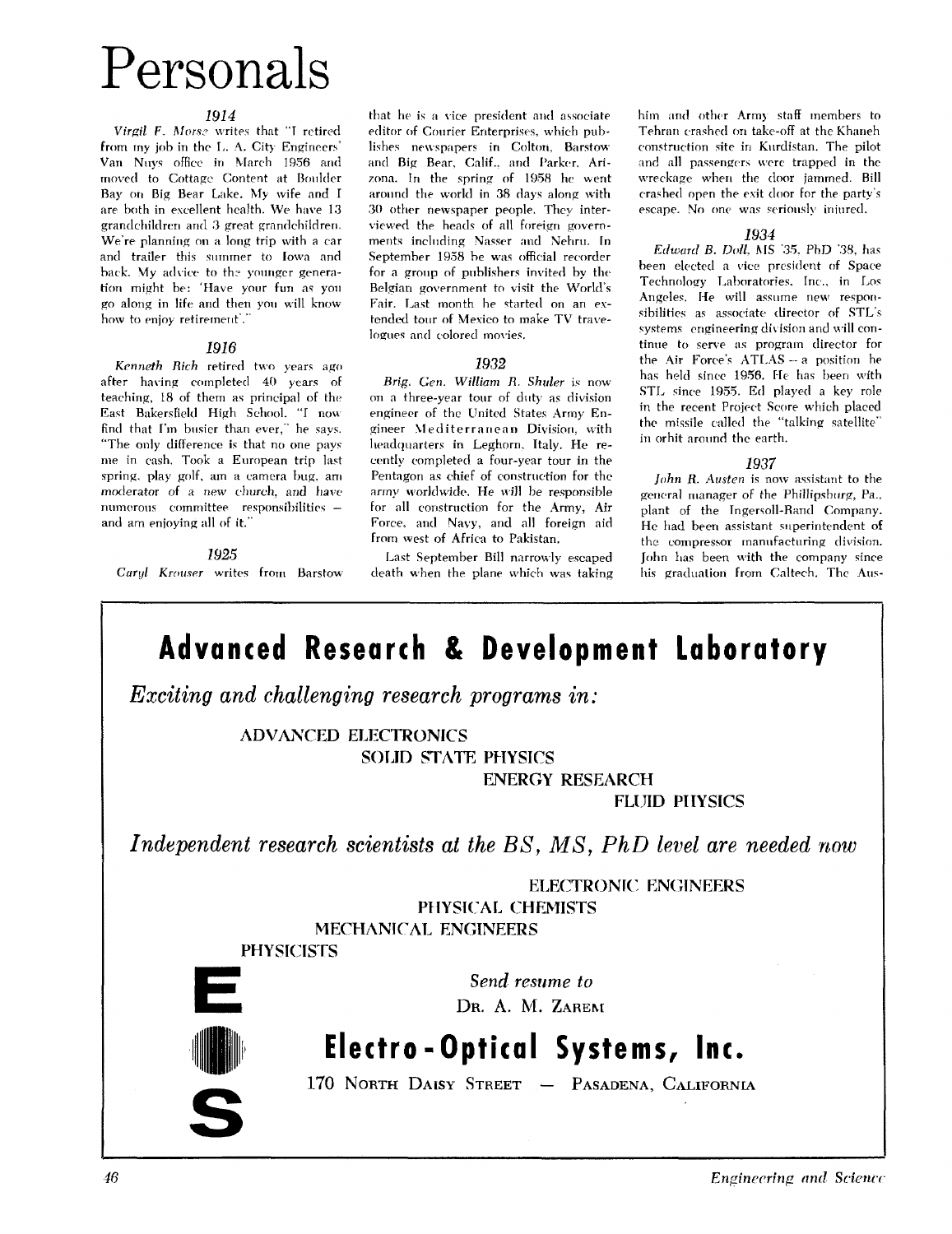### Personals . . . **continued**

tens, who live in Palmer Township, have two children – John, 13, and Stephen, 11.

Martin *H.* Webster, who has his own law practice, has moved his offices to Beverly Hills. His specialty is still tax and business law. He's now rounding out his year as chairman of the 48-man taxation committee of the Los Angeles Bar Association and his three-year stint as a member of the 10-man committee on taxation of the California State Bar. Martin's wife is also a lawyer and they have two children - Felice, 10, and Larry, 8.

#### *1938*

Joseph Westheimer writes that "we now have our second adopted child - Katherine June, 8 months old. Our first adopted child, Jocly, is *3%* years old. I am starting the fifth year of operating the Westheimer Company in Los Angeles where we make motion picture titles and optical effects for feature films and television shows, and commercials for T.V.'

#### *1939*

*David H.* Scott is opening a geophysical-geological consulting practice in Los Angeles. Former chief geophysicist for the Hancock Oil Company and chief geologist for the Signal Oil and Gas Company, he also served with the Texas Company - as geologist and division geophysicist of the Pacific Coast Division, and as head of the gravity department at Houston for U.S. and Canadian operations.

#### **2940**

James E. LuValle, PhD, who is project director of Technical Operations, Inc., in Arlington, Mass., is also a visiting lecturer in thermodynamics and kinetics at Brandeis University; vice chairman of the Town Meeting Members Association: and president of the Harrington Parent-Teachers Association in Lexington, Mass. The LuValles have three children-John, 8; Phyllis, 6; and Michael, 3.

Frederick *C.* Brunner, MS '41, writes that "after more than two years in Germany as project engineer for the design and construction of Esso's new Cologne refinery, my family and I are returning to Braun's home office in Alhambra, Calif. On the way, we hope to visit Ken Gold, '42, chief engineer for Caltex Services in London. Also a note for the Class of  $85$  - one of the Brunner sons won a prize at the European Science Fair in Heidelberg with a homemade motor generator set."



Manufactured of extra-clean, vacuum melt, **410C**  stainless steel, Fafnir Miniature Ball Bearings were developed for precision instrument applicittions for missiles and industrial uses where performance and long life are vital.

Chances of pits or imperfections in the raceways are eliminated . . . superior race finishes make super-<br>sensitive bearings with low torque values. Bearings are made to ABEC-5 tolerances or better, and are equipped with separately designed retainers for correct balance.

Development of this miniature series is another example of the key role Fafnir plays in meeting the increasingly complex needs of industry. The Fafnir Bearing Company, New Britain, Connecticut.



**In bearing engineering or**  engineering sales, Fafnir **offers you a field of work as wide and varied as industry itself.** 

**You will find, too, that bearing research, development, and application keep you constantly at the forefronts of industrial and technological progress.** 

**Investigate this excellent opportunity for a professional career offering such diversity and challenge. Write The Fofnir Bearing Company, New Britain, Connecticut.** 

#### *1941*

William S. Stewart, PhD, will be the honor guest at a reception being held in the Descanso Gardens in La Canada, on February 22. He is director of the Los Angeles County Department of Arboreta and Botanic Gardens, which includes the Los Angeles State and County Arboretum in Arcadia and the Descanso Gardens. Bill is also a research associate at Caltech.

#### *1942*

George P. Sutton, MS '43, writes that "I have taken a nine-month leave of absence from my job as manager of advanced design at Rocketdyne to accept the Jerome Clark Hunsaker professorship of aeronautical engineering at MIT. This is one of the few endowed honorary chairs at the Institute. During 1958 I had the wonderful experience of serving the American Rocket Society as its president. With the aid of Sputnik, the membership increased during my term of office by almost 40% to a record high of 12,- 200. This appears to be an unprecedented growth for a professional engineering society.

"In your November, 1958, issue of  $E\phi S$ , you had a list of lost alumni. I am happy to report that one of them, my classmate *Joe* Sternberg, '42, is working for the U.S. Army as a division chief at the research laboratory at Aberdeen Proving Grounds, Maryland."

#### *1944*

Jurg Waser, PhD, Caltech professor of chemistry, has been elected vice president of the American Crystallographic Association for 1959, and also secretary of the National Committee of Crystallography set up by the National Research Council of the National Academy of Sciences. Jurg came back to Caltech last fall, after teaching for ten years at Rice Institute in Houston, Texas.

*Ronald S. Johnson writes that he's en*joving management consulting with Arthur D. Little, Inc., in Cambridge, Mass.

 $John$  *H. Gardner* is "still with the Richfield Oil Corporation in Bakersfield doing reservoir engineering and production laboratory work. **As** for our family, we have three boys; the oldest is 7. My wife and I have played several seasons in the Kern Philharmonic Orchestra and are all wound up in community theatre and miscellaneous culture. I'm secretary of the local soaring club and also I'm working toward a glider pilot license."

#### *1945*

Mark M. Macomber received his MS from Ohio State University in Columbus last December.

continued **on** *page-* **Sl**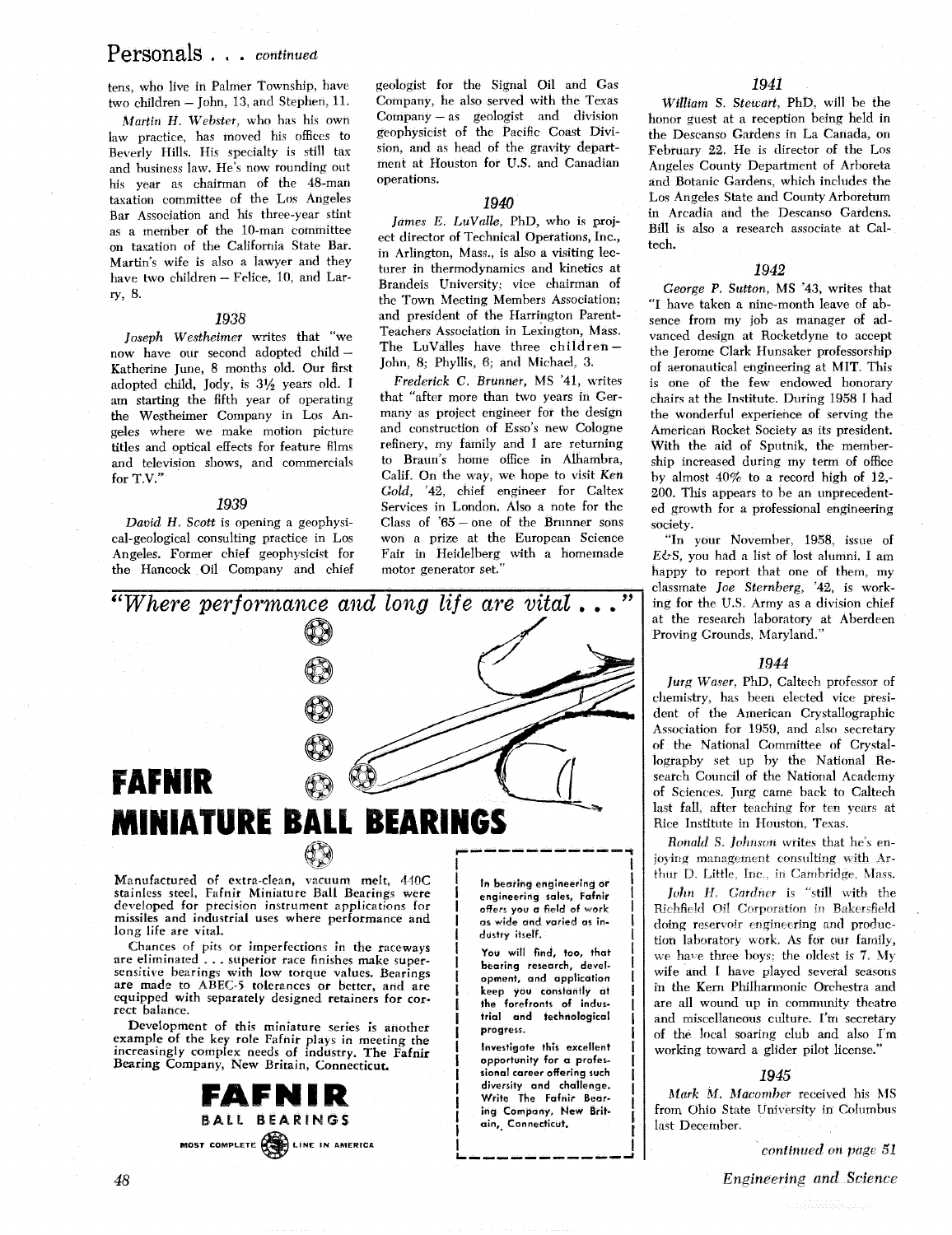### Personals...continued

numbers six - three boys and three girls, including a set of twins. Right now, he's busy building a new home. "So far," he says, "we've outgrown four."

#### 1949

Paul Harris was recently transferred to Bakersfield as district geologist for the Texas Company. The Harrises also have a new son, Jeffrey Paul; they already have a daughter.

Irwin Pfeffer, MS, manager of the mechanics and simulation department of the Space Technology Laboratories, is one of the lecturers in the statewide series of lectures presented in February by the University of California. He is lecturing on the analog computer theory.

#### 1950

Richard R. Carhart, PhD, who died two years ago, was posthumously awarded the first annual prize for outstanding contributions in the field of missile electronics reliability and quality control last month. The award was accepted by Dick's widow, Mary, on January 13 at a dinner meeting in Philadelphia, sponsored by the ASQC, the Institute of Radio Engineers, the Electronics Industries Association and the American Institute of Electrical Engineers. Dick had been with Lockheed Missile Systems Division since 1955. He died of cancer on December 9, 1956.

#### 1951

Graydon D. Bell, MS, PhD '57, writes that "since the fall of 1957 I have been assistant professor of physics at Harvey Mudd College in Claremont. This is a new college of science and engineering and I am finding my job both challenging and exciting. I am continuing my research with Dr. Robert King, professor of physics at Caltech. Last February our second child, Stephen, was born. Kathy is now 27 months old."

Robert L. Waid, operations engineer of the supersonic wind tunnel at Caltech's Jet Propulsion Laboratory, will teach a University of California engineering course during the spring semester at John Muir High School in Pasadena. His course, which begins on February 11, is part of some 400 evening classes to be offered by University Extension in Los Angeles and 16 other southern California communities.

Robert E. Trudel, MS, has been appointed manager of systems engineering in the Tactical Weapon Systems Division of Aeronutronic Systems. Inc., in Maywood, Calif. Aeronutronic, formed in 1956, is a subsidiary of the Ford Motor Company and specializes in the research, development and manufacture of highly

continued on page 57



## Westinghouse Astronautics Institute now probing basic problems of interplanetary travel

It was a wise man who first said, "A problem well defined is half solved." Space exploration is no exception to this rule. Many of the complex

activities at Cape Canaveral and our other missile test sites are devoted to better defining the problems involved in space flight.

Westinghouse, for its part, has established an Astronautics Institute to investigate such matters as space craft stabilization, orbital injection, space guidance and communications, the equipment needs of a manned lunar colony, etc. This Westinghouse group has already made significant contributions toward a better understanding of space problems. It has also developed a number of solutions.

YOU CAN BE SURE ... IF IT'S Westinghouse